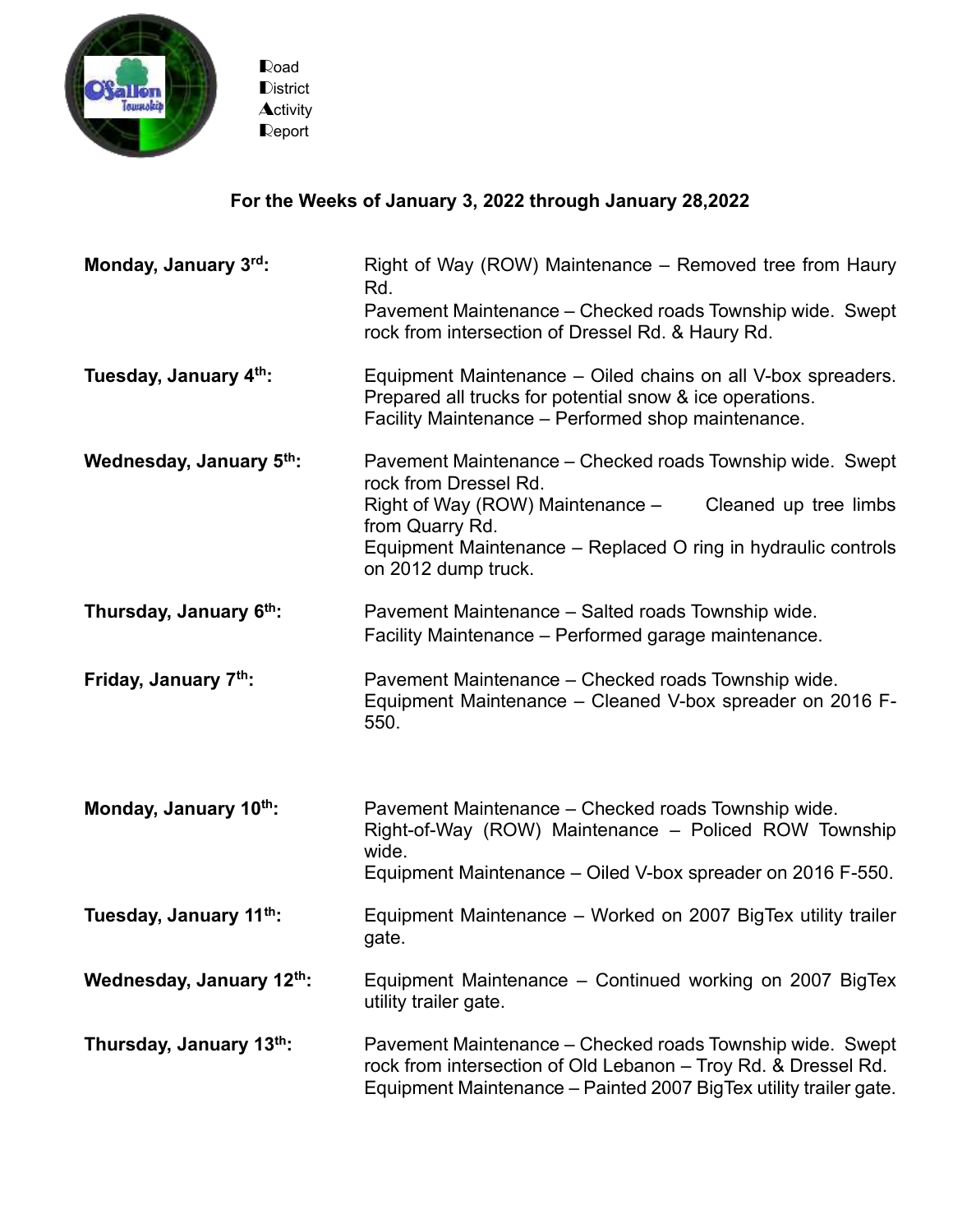

Road **District Activity** Report

| Friday, January 14th:    | Pavement Maintenance - Checked roads Township wide.<br>Right-of-Way (ROW) Maintenance – Policed ROW Township<br>wide.<br>Equipment Maintenance - Sealant applied to 2007 BigTex<br>utility trailer. Loaded trucks with salt for impeding snow & ice<br>event. |
|--------------------------|---------------------------------------------------------------------------------------------------------------------------------------------------------------------------------------------------------------------------------------------------------------|
| Saturday, January 15th:  | Snow & Ice Control – Spread salt Township wide.                                                                                                                                                                                                               |
| Monday, January 17th:    | Holiday Observed - Martin Luther King Jr., Day!                                                                                                                                                                                                               |
| Tuesday, January 18th:   | Pavement Maintenance - Checked all Township roads. Cleaned<br>rock from the intersection of Old Lebanon - Troy Rd. & Dressel<br>Rd.<br>Equipment Maintenance - Unloaded salt from all snow trucks.                                                            |
| Wednesday, January 19th: | Equipment Maintenance – Washed all plow/salt trucks.<br>Continuing Education – Attended pipeline classes in Fairview<br>Heights.                                                                                                                              |
| Thursday, January 20th:  | Pavement Maintenance - Checked roads Township wide.<br>Equipment Maintenance - Stained wood deck 20foot Corn Pro<br>trailer.<br>Facility Maintenance - Performed garage maintenance.                                                                          |
| Friday, January 21st:    | Equipment Maintenance - Aired tires in all trucks.<br>Applied<br>second coat of sealer to 20ft Corn Pro trailer.                                                                                                                                              |
| Monday, January 24th:    | Pavement Maintenance – Checked roads Township wide.<br>Right of Way (ROW) Maintenance – Policed ROW Township<br>wide.<br>Equipment Maintenance - Oiled V-box chains.                                                                                          |
| Tuesday, January 25th:   | Right-of-Way (ROW) Maintenance – Added Grade 8 rock to<br>driveway entrances & shoulders.<br>Equipment Maintenance - Stained wood split deck on Corn Pro<br>trailer.                                                                                          |